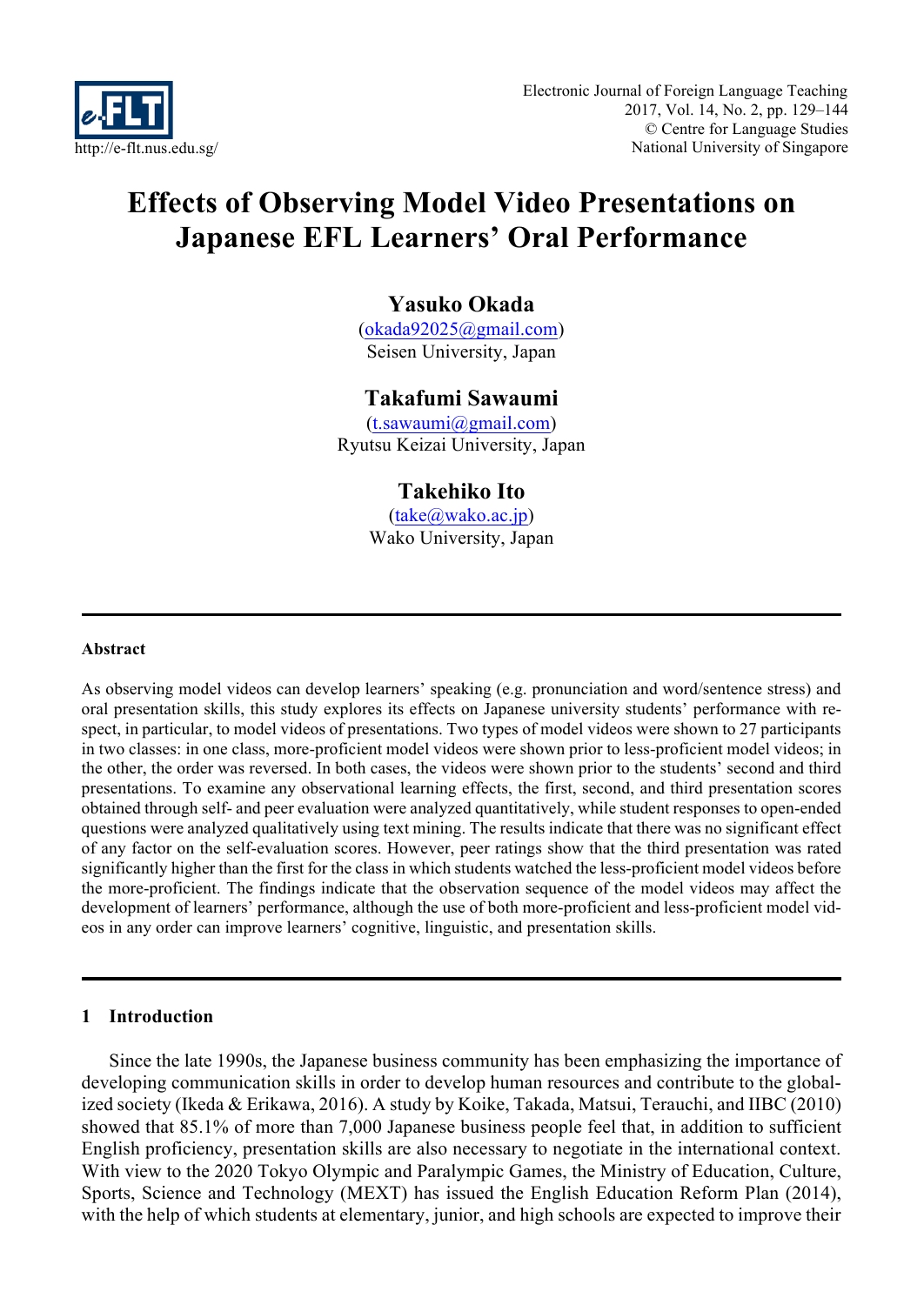English communication skills. Therefore, it is essential for Japanese students to acquire English presentation skills while at the university and before becoming members of society.

In English as a foreign language (EFL) education, a number of studies have shown that learners can increase their oral proficiency in the target language by delivering presentations (e.g. Adams, 2004; Hincks, 2010; Kibler, Salerno, & Palacios, 2014). To improve their presentation skills effectively, students can have their presentations video-recorded, ascertain their strengths and weaknesses while watching the videos, and then develop these skills in subsequent presentations. Observing other non-native speakers' videos can provide useful models and motivate students to give presentations, as well as engage in self-reflection on their own videos (Okada, Sawaumi, & Ito, 2014). One advantage of using video-recorded students' performances as models is that, if students' presentations are video-recorded with their permission, they can be shown to other students, at different points in time, by different teachers, and in different places. Although model videos may not be identical to live models, students can learn presentation techniques from video-recorded student presentations in classroom settings.

The authors investigated the effects of non-native model videos on EFL learners' presentation skills in the Japanese university context. Okada, Sawaumi and Ito (2014) tested model presentations that were considered to represent more-proficient speaker performances with two groups of students whose English proficiency levels were high and low, respectively. An analysis of open-ended responses revealed that more-proficient model observation was effective for the high-proficiency group but intimidated the low-proficiency group. The authors suggested that students with different English proficiency levels needed different models customized to their language aptitude. Thus, in addition to more-proficient model videos, students were shown less-proficient model videos prior to their own presentations. The aim of this mixed methods study is to examine the effects of using two different types of non-native model videos on the development of oral presentation skills in the Japanese EFL context.

#### **2 Literature on oral presentations**

Oral presentations are a significant part of college students' academic experiences. Yet, instructional studies on oral presentation skills are fragmented, and a theory of oral presentation instruction has not been established (De Grez, Valcke, & Roosen, 2009). However, the following three key topics are necessary to discuss oral presentation instruction. First, performance expectations are explicitly stipulated with students model good presentations (De Grez et al., 2009; De Grez, Valcke, & Roosen, 2014; Okada, Sawaumi, & Ito 2014). In observational learning theory, people observe others and acquire new human behaviors through modeling (Bandura, 1971, 1977). If people observe an appropriate model, they will consider it in a positive light, which will thus trigger modeling behaviors. However, if people observe an inappropriate model, they may notice its negative effects and, accordingly, will not imitate the behavior. Thus, people can identify positive and negative patterns based on the rewards or punishments they receive through any imitated behaviors. In foreign language learning, language proficiency necessarily varies among students, and good models do not always bring about a positive effect. Thus, either more-proficient or less-proficient models could be either appropriate or inappropriate depending on the learners' proficiency levels. For example, Okada, Sawaumi and Ito (2014) used more-proficient non-native speaker presentation videos to instruct high- and low-proficiency groups. The results indicated that more-proficient model video observation was effective for the high-proficiency group but intimidated the low-proficiency group, suggesting that students with different English proficiency levels need different models that are customized to their language aptitude.

Second, it is essential that students' presentations are evaluated according to presentation criteria (e.g. De Grez et al., 2009, 2014; Yamashiro & Johnson, 1997), and that the criteria focus on content and delivery. De Grez et al. (2009, 2014) used quality of introduction, structure, and conclusion as content criteria, and eye contact, vocal delivery, enthusiasm, interaction with the audience, and body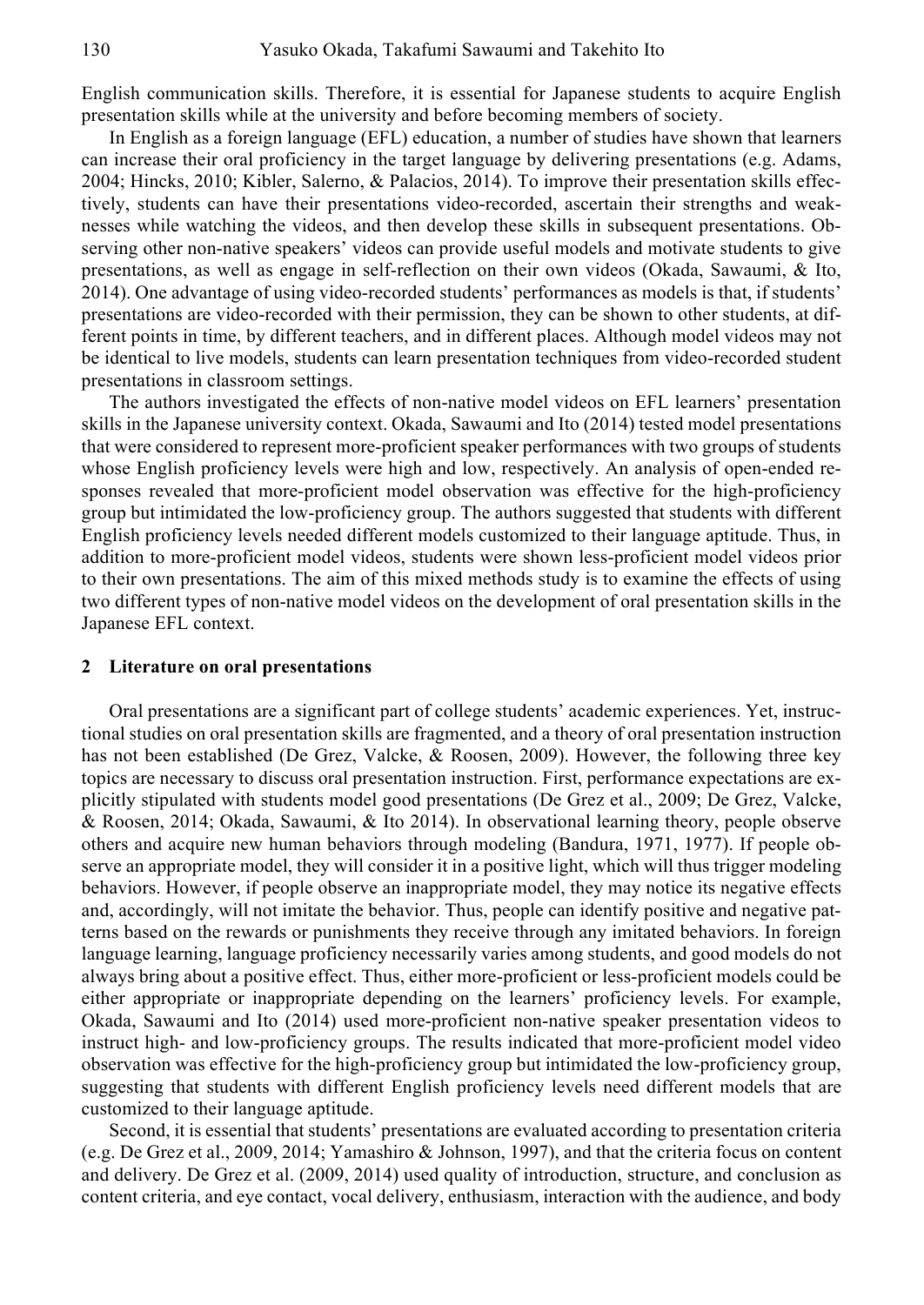language as criteria for the nature of delivery. On the other hand, emphasizing students' acquisition of language function, skills, and cross-cultural awareness, the elements identified by Yamashiro and Johnson consist of (a) projection, pace, intonation, and diction as elements of voice control; (b) posture, eye contact, and gesture as elements of body language; (c) introduction, body, and conclusion as elements of oral presentation content; and (d) topic, language use, vocabulary, and purpose as elements of effectiveness. To avoid subjective evaluation, it is necessary to set clear evaluation criteria elements when teachers or peers evaluate students' presentations.

Finally, students need multiple opportunities to deliver presentations. They should be able to receive feedback from teachers and peers, and based on this feedback, refine their skills in subsequent presentations (e.g. Castañeda & Rodríguez-González, 2011; Okada, Sawaumi & Ito, 2014). Specifically, in studies in which students have given multiple presentations in the target language over a semester, their presentations were video-recorded and viewed repeatedly to allow them to reflect on their performance. Doing so benefited not only the students but also the teachers, since students' strengths and weaknesses were explicitly shown, providing teachers with the opportunity to consider what oral presentation instructions students really needed in order to deliver successful presentations.

#### **3 Methods**

#### *3.1 Purpose and design*

Based on previous studies, we aimed to explore the effects of model videos on learners' own presentations, and, more specifically, non-native speaker models. In Okada, Sawaumi and Ito's (2014) study, there was a significant improvement in students' presentation content after they were shown more-proficient model video presentations, although the two groups of learners had different impressions of the videos; it is therefore important to use different model videos depending on learners' language proficiency to develop their linguistic and presentation skills. Both more-proficient and less-proficient video presentations may help learners develop these skills and techniques to some extent. Viewing either of the two model qualities could improve learners' cognitive skills; students' awareness of common language errors and pitfalls will be enhanced during communication in the target language (Shrosbree, 2008).

The authors conducted the current study as part of a university's regular English lessons. As in previous studies, it had the following limitations: (a) the number of participants could not be controlled because those students who were enrolled simply became the participants; (b) random assignment was not possible because students had already been assigned according to their placement test scores (i.e. English proficiency); and (c) since the study was part of their regular lessons, it was necessary to complete the task within the allotted class time, although these video observations are uncommon in the Japanese EFL context and therefore require more extensive instruction (e.g. Okada & Ito, 2014; Okada & Sawaumi, 2015).

#### *3.2 Participants*

The study involved 29 Japanese student participants who had enrolled in two different English communication classes taught by the first author. The classes were held during the spring 2015 semester in a university within the urban area of Tokyo. All participants were freshman students majoring in economics, who had studied EFL for at least six years during junior and high school. At the beginning of the course, the students were asked to complete a consent form, allowing the video and text data to be used for the purposes of research or education; they were further informed that their participation in the research would not affect their grade, nor would the study require any additional work or time. Two students did not consent to their data being used for research. Their data were thus omitted from the analyses, resulting in a final total of 27 participants.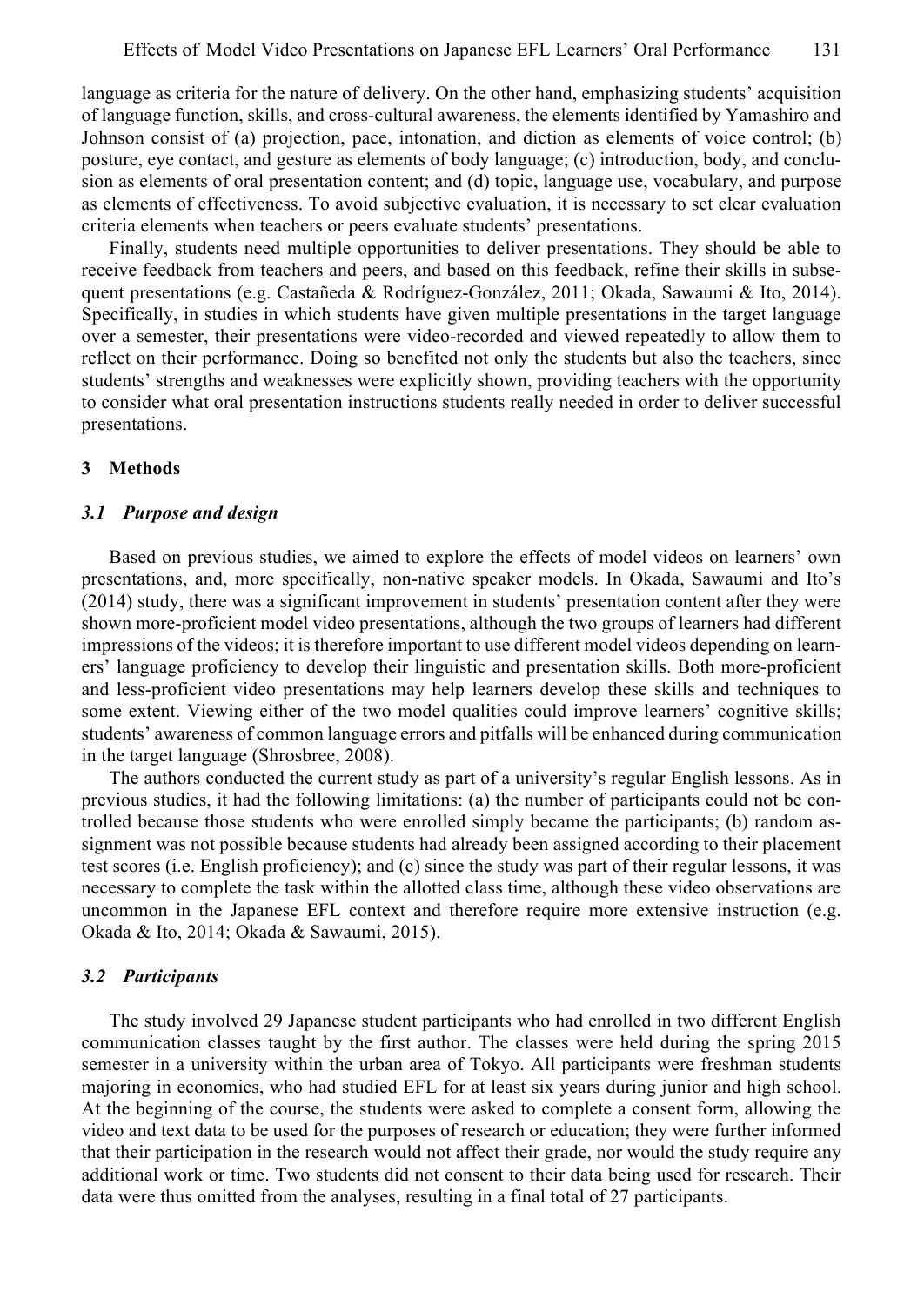## *3.3 Settings*

At the beginning of the semester, the participants were assigned to each course based on their scores on the Test of English for International Communication (TOEIC) Bridge test. As the students' choice of a third language (e.g. Chinese, German, or Spanish) was also a consideration for their class placement, the participants were not randomly assigned in the study. The average scores were 130 for Class A ( $n = 12$ ) and 123 for Class B ( $n = 15$ ). There was no statistically significant difference in the test scores between the two classes ( $t$  (25) = 1.57, *n.s.*,  $d = 0.62$ ). These classes were, therefore, considered equivalent in terms of English language proficiency. With respect to class size, there was no significant difference between the two classes.

The course was mandatory for graduation and emphasized developing oral communication skills through group and pair work. The 90-minute class met twice a week during the 14-week semester. Both participating classes covered the same content and used the same textbook for language instruction. After the instructor had explained the nature of the study, the students clearly understood that their performance in the classroom would be used in this study (although only 45% of the course workload was used as data: 30% for oral presentations and 15% for draft submissions and self- and peer evaluation; the other 55% consisted of 40% for vocabulary quizzes and 15% for reading assignments).

## *3.4 Teaching procedure*

Drawing upon the findings from Okada, Sawaumi and Ito (2014), students were encouraged to give three memorized oral presentations. <sup>1</sup> Figure 1 presents the teaching procedure of this study. For each presentation, students were instructed to write a three-paragraph draft consisting of introduction, body, and conclusion within 180 to 200 words. Prior to each presentation, students' drafts were submitted to the instructor at least once in order to receive feedback on their content and language.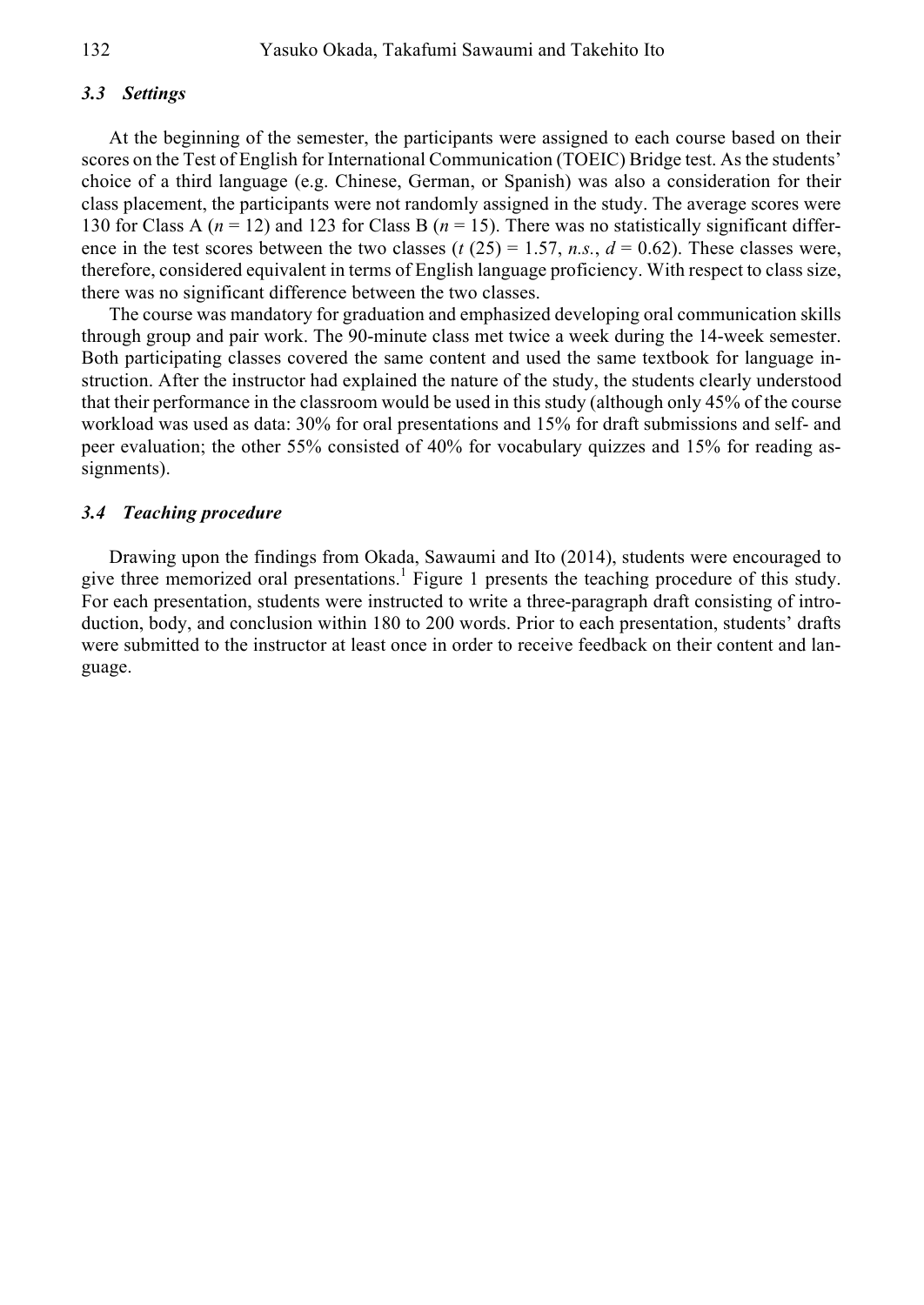

Note: The numbers in the parentheses indicate the number of session in which the data were collected

#### **Fig. 1. Overview of teaching procedure**

## *3.4.1 Oral presentation phase*

In Sessions 7, 17, and 25, students' oral performances were recorded using a video camera on a tripod, and graded by the instructor. After the second and third presentations, students were asked to write about how video observation had affected their own performance. In Session 25, the students gave the third oral presentation, after which they completed a performance reflection form.

## *3.4.2 Self- and peer evaluation phase*

In Sessions 7, 17, and 25, students' oral performances were recorded using a video camera on a tripod, and graded by the instructor. After the second and third presentations, students were asked to write about how video observation had affected their own performance. In Session 25, the students gave the third oral presentation, after which they completed a performance reflection form.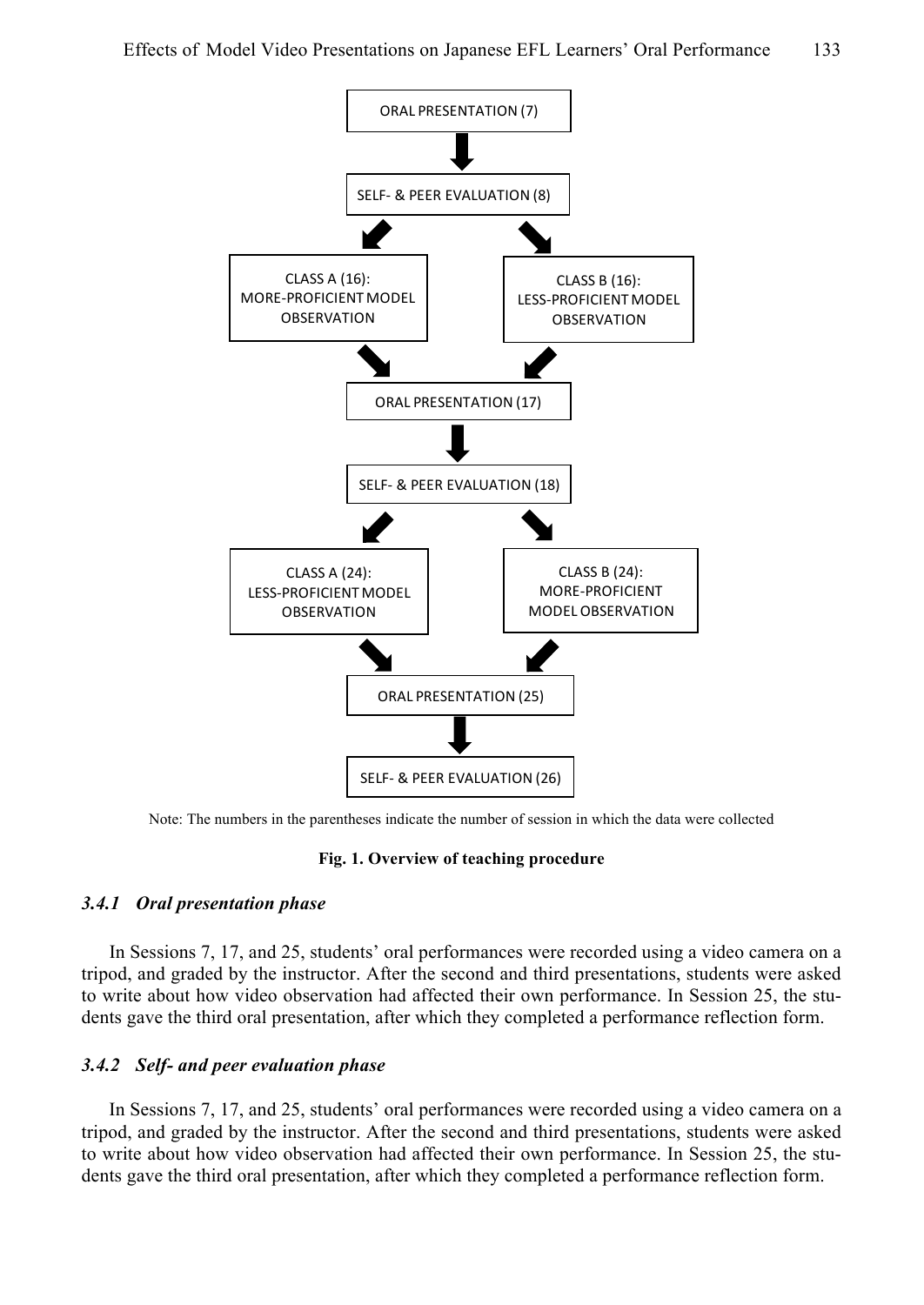#### *3.4.3 Model video observation phase*

In Sessions 16 and 24, prior to the second and third presentations, respectively, students in both classes watched model video presentations and commented on what they had observed in the videos. In Session 16, Class A watched the more-proficient model videos first, while Class B watched the less-proficient presentations first. Then, in Session 24, each class viewed the videos in the alternative order of quality. After viewing and commenting on each clip, students were divided into groups of three to four to discuss the model videos for approximately 2 minutes, after which they were expected to write down both the strengths and weaknesses of the model speakers.

The model video clips shown to the students, comprising eight more-proficient speaker video clips and eight less-proficient speaker video clips, were selected by the first author from former students' video-recorded performances. More-proficient models were selected from learners in higher-level classes. In choosing more-proficient models, presenters' excellent use of word stress and pausing was considered, in addition to good pronunciation, as non-native speakers find these elements particularly difficult to acquire (Okada, 2011, 2012). The less-proficient model selections comprised videos from lower-level classes and students could explicitly point to inadequate elements in them. Each video clip lasted for approximately 2 to 3 minutes and the presentations were on a slightly different topic from that of the current study.

#### *3.5 Research materials*

In this study, the following instruments were used: (a) self- and peer evaluation forms for the three oral presentations; (b) a student performance reflection form; and (c) a video observation reflection form. These forms were explained and elaborated upon by students in Japanese, and the students' comments were translated into English.

#### *3.5.1 Self- and peer evaluations*

The evaluation items used for self- and peer evaluation in the study were based on those of previous studies (Okada, Sawaumi, & Ito 2014; Yamashiro & Johnson, 1997). Although Okada, Sawaumi and Ito (2014) used 14 items with a comment column, we referred to former students' suggestions and decided not to include three content items in order to reduce the burden of filling out the form. Thus, a total of 11 questions were rated on a 4-point scale from 1 "weak" to 4 "great." Items 1 to 4 concerned elements of voice control such as projection, pace, intonation, and diction; Items 5 to 8 dealt with elements of body language such as posture, foot and hand positions, eye contact, and facial expression; and Items 9 to 11 covered elements of effectiveness such as topic choice, language use, and vocabulary. A comment column was integrated into the evaluation form (see Appendix 1). $^{2}$ 

## *3.5.2 Student performance reflection*

After the second and third oral presentations, students were asked to freely write down their thoughts on whether the model video observation had affected their oral presentations. As both classes had watched more-proficient and less-proficient model videos prior to the students' oral presentations, the form was used to explore how the two types of model video had differently affected their oral presentations.

#### *3.5.3 Video observation reflection*

This form was completed by students after the third self- and peer evaluations. It included the following two sections: (a) students were asked to rate the perceived difficulty of each topic while preparing a script on a 5-point scale (1 "easy" to 5 "difficult"),<sup>3</sup> and (b) they were asked to write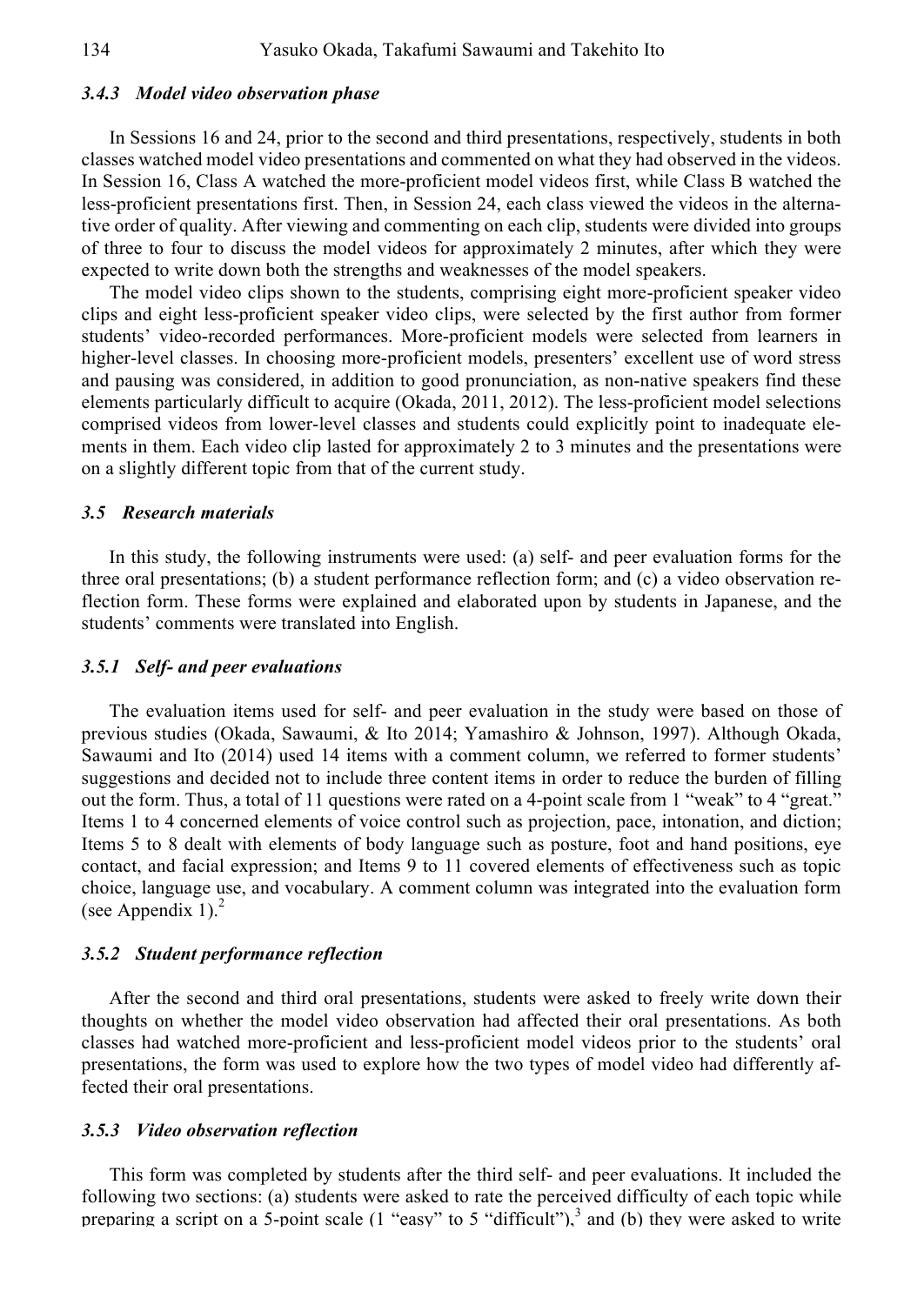down comments about their observations of the two model videos.

#### **4 Results**

#### *4.1 Quantitative data analyses*

For quantitative analyses, repeated measures' analyses of variance<sup>4</sup> (ANOVA) were performed to examine the effects of class (Class A vs. Class B, i.e. the between-participants factor) and time of the presentation (first vs. second vs. third, i.e. the within-participant factor) and their interaction on self- and peer-rated presentation scores.

To simplify the analyses, 11 items on the evaluation form were aggregated and used as the following subscales: voice control (Items 1 to 4), body language (Items 5 to 8), and effectiveness (Items 9 to 11). The three subscale types were the dependent variables. The Cronbach's alpha coefficients were .83, .90, .94 (first); .92, .90, .98 (second); and .88, .85, .92 (third), respectively, for the selfevaluated subscales. For the peer-evaluated subscales, they were .82, .66, .73 (first); .84, .56, .81 (second); and .82, .59, .89 (third), respectively. The quantitative analyses were performed using IBM SPSS 22.0, and an alpha level of  $p < 0.05$  was set for the statistical significance in all inferential statistics. In the following analyses, the Greenhouse-Geisser correction was used where the sphericity assumption was not met for the within-participant factor.

#### *4.1.1 Self-evaluation*

The mean scores of self-evaluated voice control, body language, and effectiveness are presented in Table 1. First, a two-way ANOVA (class × time) on the mean score of self-evaluated voice control did not reveal any significant main effects,  $F(1, 18) = 0.03$ ,  $p = .86$ ,  $\eta_p^2 < .01$  for class;  $F(2, 36) =$ 1.11,  $p = 0.34$ ,  $\eta_p^2 = 0.06$  for time. The class  $\times$  time interaction effect was not significant either,  $F(2, \theta)$  $36) = 3.14, p = 0.06, \eta_p^2 = 0.15.$ 

Second, an identical two-way ANOVA was conducted on the mean score of self-evaluated body language but did not reveal any significant main effects,  $F(1, 18) = 0.79$ ,  $p = .39$ ,  $\eta_p^2 = .04$  for class;  $F(2, 36) = 1.46$ ,  $p = .25$ ,  $\eta_p^2 = .08$  for time. The class  $\times$  time interaction effect was not significant either,  $F(2, 36) = 1.91$ ,  $p = .16$ ,  $\eta_p^2 = .10$ .

Finally, an identical two-way ANOVA was conducted on the mean score of self-evaluated effectiveness but did not reveal any significant main effects,  $F(1, 18) = 0.47$ ,  $p = .50$ ,  $\eta_p^2 = .03$  for class;  $F(1.52, 27.43) = 0.99$ ,  $p = .36$ ,  $\eta_p^2 = .05$  for time. The class  $\times$  time interaction effect was not significant either,  $F(1.52, 27.43) = 2.29, p = .13, \eta_p^2 = .11$ .

|         | Time 1 |      |      |    | Time 2 |      |    | Time 3 |      |
|---------|--------|------|------|----|--------|------|----|--------|------|
|         | n      | M    | SD   | n  | M      | SD   | n  | M      | SD   |
| Class A |        |      |      |    |        |      |    |        |      |
| Voice   | 12     | 2.48 | 0.62 | 10 | 2.90   | 0.57 | 11 | 2.66   | 0.46 |
| Body    | 12     | 2.54 | 0.77 | 10 | 2.73   | 0.66 | 11 | 2.84   | 0.53 |
| Effect  | 12     | 2.28 | 0.83 | 10 | 2.97   | 0.60 | 11 | 2.76   | 0.63 |
| Class B |        |      |      |    |        |      |    |        |      |
| Voice   | 15     | 2.50 | 0.65 | 15 | 2.68   | 0.82 | 11 | 2.89   | 0.84 |
| Body    | 15     | 2.27 | 0.84 | 15 | 2.77   | 0.77 | 11 | 2.68   | 0.79 |
| Effect  | 15     | 2.84 | 0.82 | 15 | 2.80   | 1.00 | 11 | 3.21   | 0.85 |

#### **Table 1. Mean scores and SDs of self-evaluation**

Note: The data of students who were absent at the time of evaluation were eliminated at each stage of analysis. Voice: Voice control; Body: body language; Effect: effectiveness.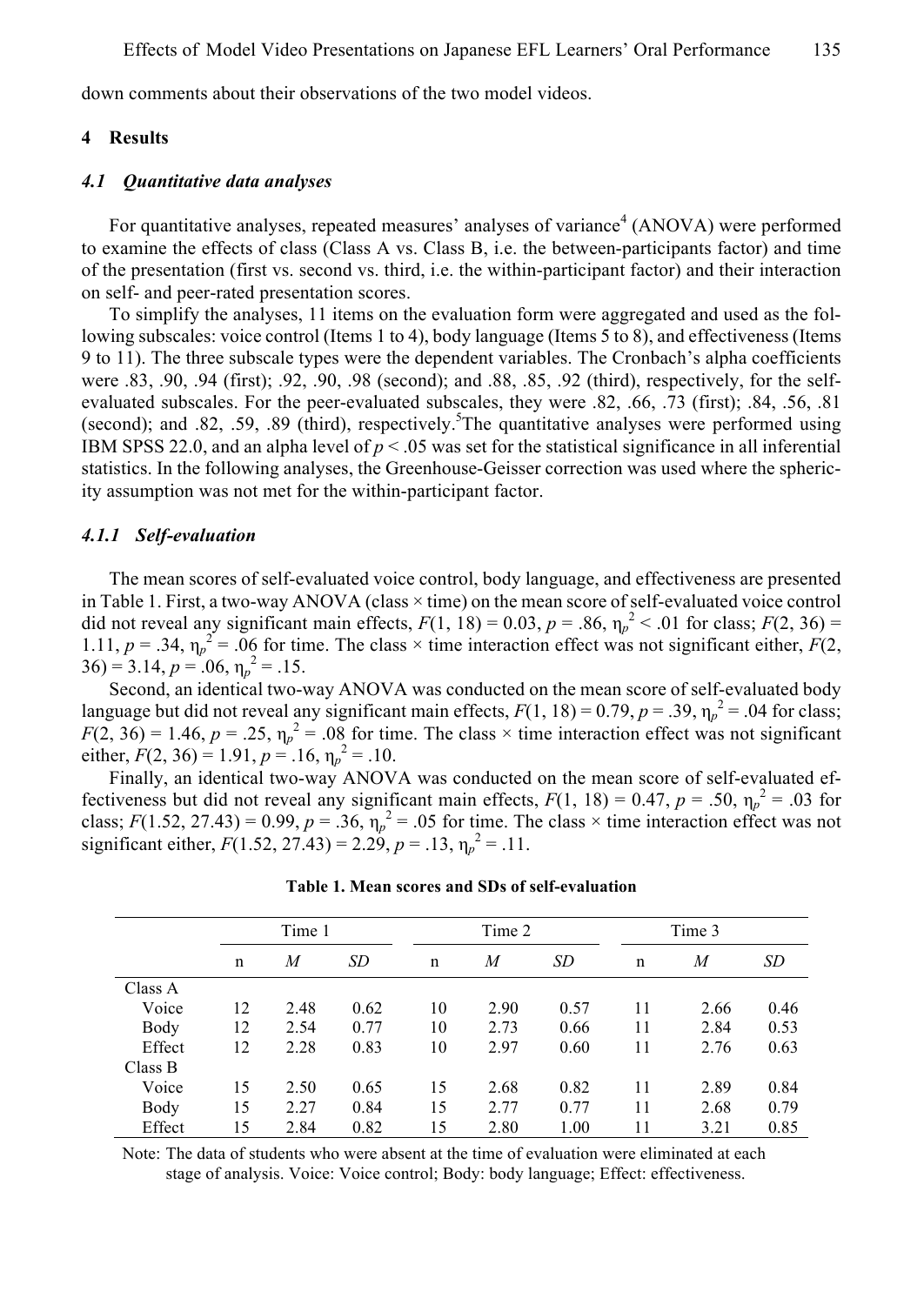## *4.1.2 Peer evaluation*

Next, the mean scores of peer-evaluated voice control, body language, and effectiveness are presented in Table 2. First, an identical two-way ANOVA was conducted on the mean score of peerevaluated voice control. The ANOVA revealed a significant main effect of time, *F*(1.49, 29.84) = 3.90,  $p = .04$ ,  $\eta_p^2 = .16$ , but the main effect of class was not significant,  $F(1, 20) = 0.22$ ,  $p = .64$ ,  $\eta_p^2$  $= .01$ . The class  $\times$  time interaction effect was significant,  $F(1.49, 29.84) = 5.74$ ,  $p = .01$ ,  $\eta_p^2 = .22$ . Post-hoc tests for the significant interaction effect showed that Class B's third peer evaluation of voice control was significantly higher than that of the first and second presentations. This observation was not seen for Class A (see Fig. 2).

|         | Time 1 |      | Time 2 |                  |      | Time 3 |                  |      |      |
|---------|--------|------|--------|------------------|------|--------|------------------|------|------|
|         | n      | M    | SD     | $\boldsymbol{n}$ | M    | SD     | $\boldsymbol{n}$ | M    | SD   |
| Class A |        |      |        |                  |      |        |                  |      |      |
| Voice   | 12     | 3.20 | 0.25   | 10               | 3.41 | 0.25   | 11               | 3.21 | 0.24 |
| Body    | 12     | 3.19 | 0.18   | 10               | 3.37 | 0.24   | 11               | 3.24 | 0.22 |
| Effect  | 12     | 3.31 | 0.21   | 10               | 3.45 | 0.17   | 11               | 3.42 | 0.13 |
| Class B |        |      |        |                  |      |        |                  |      |      |
| Voice   | 13     | 3.16 | 0.27   | 15               | 3.32 | 0.30   | 15               | 3.50 | 0.21 |
| Body    | 13     | 3.00 | 0.20   | 15               | 3.19 | 0.17   | 15               | 3.30 | 0.19 |
| Effect  | 13     | 3.45 | 0.06   | 15               | 3.51 | 0.08   | 15               | 3.65 | 0.08 |

| Table 2. Mean scores and SDs of peer evaluation |  |  |  |
|-------------------------------------------------|--|--|--|
|-------------------------------------------------|--|--|--|

Note: The data of students who were absent at the evaluation were eliminated at each stage of analysis. Voice: Voice control; Body: body language; Effect: effectiveness.



Note: Asterisks indicate significant differences in the post-hoc test.

**Fig. 2***.* **Peer evaluation of voice control as a function of time and class**

Second, an identical two-way ANOVA was conducted on the mean score of peer-evaluated body language. The ANOVA revealed a significant main effect of time,  $F(2, 40) = 6.86$ ,  $p < .01$ ,  $\eta_p^2 =$ .26, but the main effect of class was not significant,  $F(1, 20) = 3.77$ ,  $p = .07$ ,  $\eta_p^2 = .16$ . The class  $\times$ time interaction effect was significant,  $F(2, 40) = 4.16$ ,  $p = .02$ ,  $\eta_p^2 = .17$ . Post-hoc tests for the significant interaction effect showed that the second and third peer evaluations of body language were significantly higher than that of the first presentation only in Class B (see Fig. 3).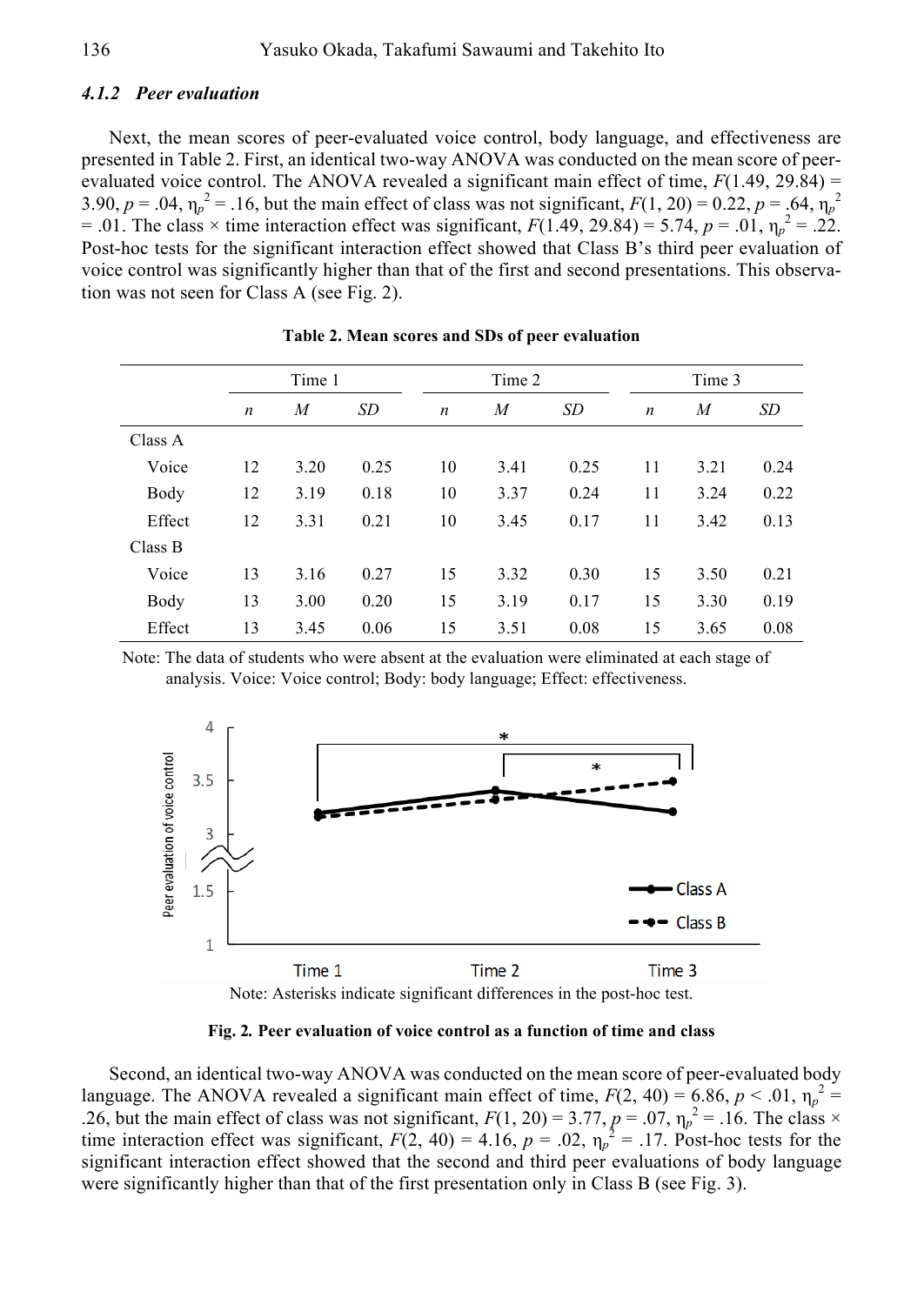

Note: An asterisk indicates a significant difference in the post-hoc test.

**Fig. 3**. **Peer evaluation of body language as a function of time and class**

Finally, an identical two-way ANOVA was conducted on the mean score of peer-evaluated effectiveness. The ANOVA revealed significant main effects of class,  $F(1, 20) = 16.83$ ,  $p < .01$ ,  $\eta_p^2 =$ .46, and time,  $F(1.51, 30.24) = 5.68$ ,  $p = .01$ ,  $\eta_p^2 = .22$ . These effects were qualified by a significant class  $\times$  time interaction effect,  $F(1.51, 30.24) = 5.47$ ,  $p = .02$ ,  $\eta_p^2 = .22$ . Post-hoc tests for the significant interaction effect showed that the third peer evaluation of effectiveness was significantly higher than that of the first and second presentations in Class B, which was not the case in Class A (see Fig. 4).



**Fig. 4. Peer evaluation of effectiveness as a function of time and class**

#### *4.2 Text mining and qualitative analyses*

To qualitatively examine students' responses to the first and second performance reflections and the video observation reflection, we performed a text mining analysis, using Text Mining Studio 5.1 by NTT DATA Mathematical Systems Inc. As the Japanese language, unlike English, is an agglutinative language, in which words are made up of a sequence of meaningful word elements, called morphemes, it is necessary to analyze morphemes in the process of text mining analysis. Other examples of agglutinative languages include Korean and Turkish. The software used for this study enabled us to first analyze morphemes and then count the morphemes in the text data. In the following section, the results of the word frequency analysis will be shown, followed by the qualitative analysis of the text data.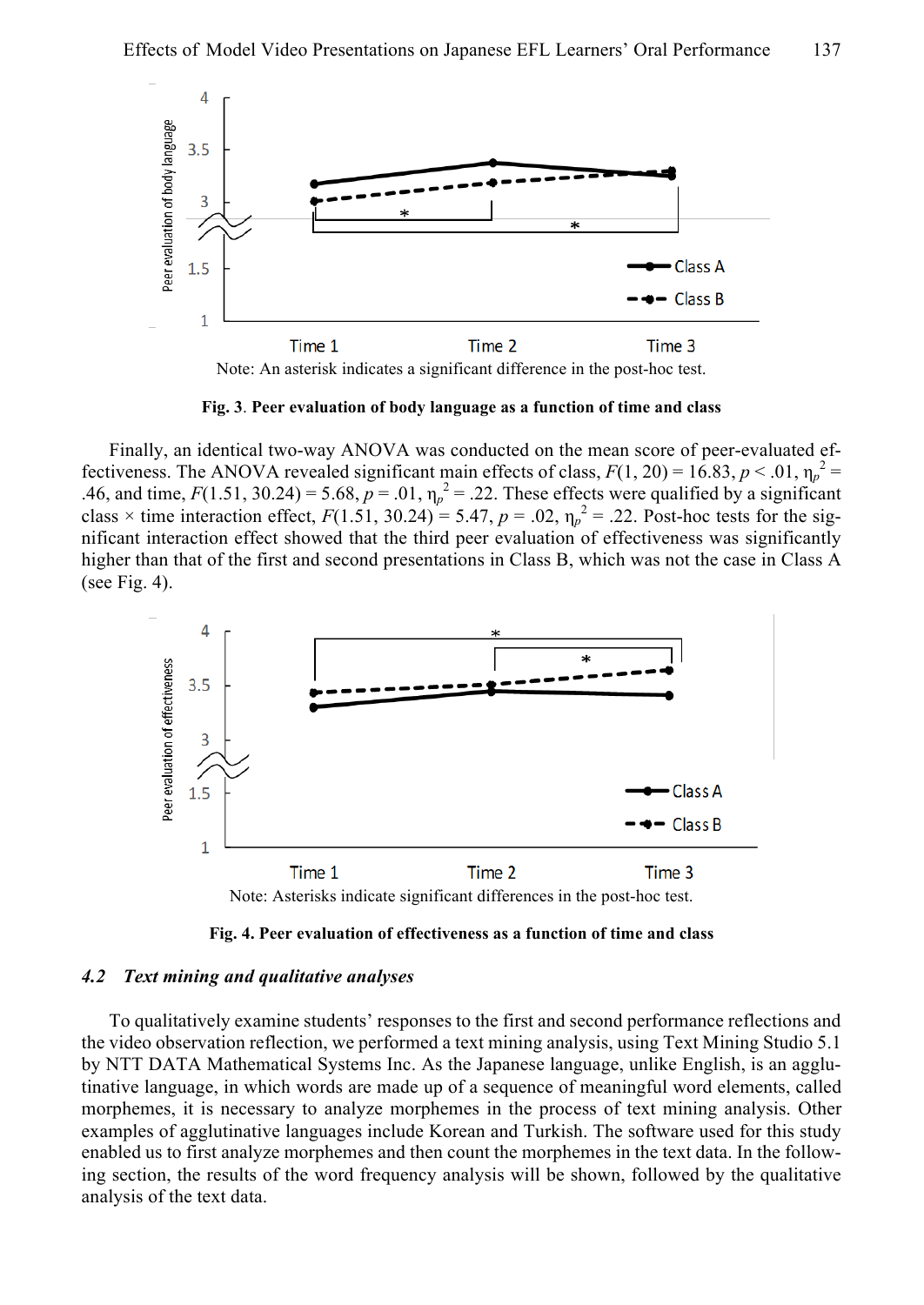## *4.2.1 Analysis of student performance reflection*

Table 3 shows the results of the word frequency analysis on students' performance reflection, which was administered immediately after the second and third presentations. The results indicate that students seemed to become conscious of what they had observed in the model videos when giving their oral presentations, as the word *consciousness* (48)<sup>6</sup> was most frequently used in the reflections. Additionally, it is clear that students in both classes referred to both visual and auditory information, for example, *speech* (36), *look* (32), *posture* (20), *speak* (19), and *pronunciation* (17) when reflecting on their own performance. The frequent appearance of *consciousness* indicates that students successfully focused on various aspects of presentation skills by watching the two types of model video.

|                | Word | Meaning       | Part of Speech | Total |
|----------------|------|---------------|----------------|-------|
| 1              | 意識   | consciousness | noun           | 48    |
| $\overline{2}$ | スピーチ | speech        | noun           | 36    |
| 3              | 見る   | look          | verb           | 32    |
| $\overline{4}$ | 前回   | previous time | noun           | 23    |
| 5              | 人    | person        | noun           | 21    |
| 6              | ビデオ  | video         | noun           | 20    |
| 7              | 姿勢   | posture       | noun           | 20    |
| 8              | 話す   | speak         | verb           | 19    |
| 9              | 良い   | good          | adjective      | 18    |
| 10             | 発音   | pronunciation | noun           | 17    |

#### **Table 3. High frequency words in student performance reflection**

According to students in both classes, watching more-proficient model videos was an effective way to focus on particular aspects of the model speakers in order to imitate them, whereas lessproficient model video observations helped students identify ways to improve the model presentations, regardless of which model video students watched first. For instance, after the second presentation, nine students in Class A stated that they had focused on improving facial expressions, pronunciation, and posture because these aspects seemed important in the more-proficient model videos. In Class B, 12 students indicated that they had worked on areas where the model speakers had failed in the less-proficient speaker videos.

- I learned from the model video to present with a smile. (S76, more-proficient model first)
- I practiced my presentation while looking at myself in the mirror. I gave the presentation as if I had been thinking in Japanese, concentrating on what I really wanted to say. (S7, more-proficient model first)
- From watching the less-proficient model video presentations, I learned that posture and eye contact were also important factors that made the presentations better. Therefore, I practiced my presentation paying attention to these aspects in addition to my volume. (S102, less-proficient model first)

For the third presentation, the contents of students' comments were reversed as the students watched the model videos in reverse order. The students in Class A reported that they had found some negative aspects of the model videos (e.g. eye contact and posture) and that they would not deliver presentations as the model that the speakers had.

 Since some model speakers didn't make eye contact, I attempted to look at the audience in my presentation. Then, I thought my voice would carry well without any effort. (S1, more-proficient model first).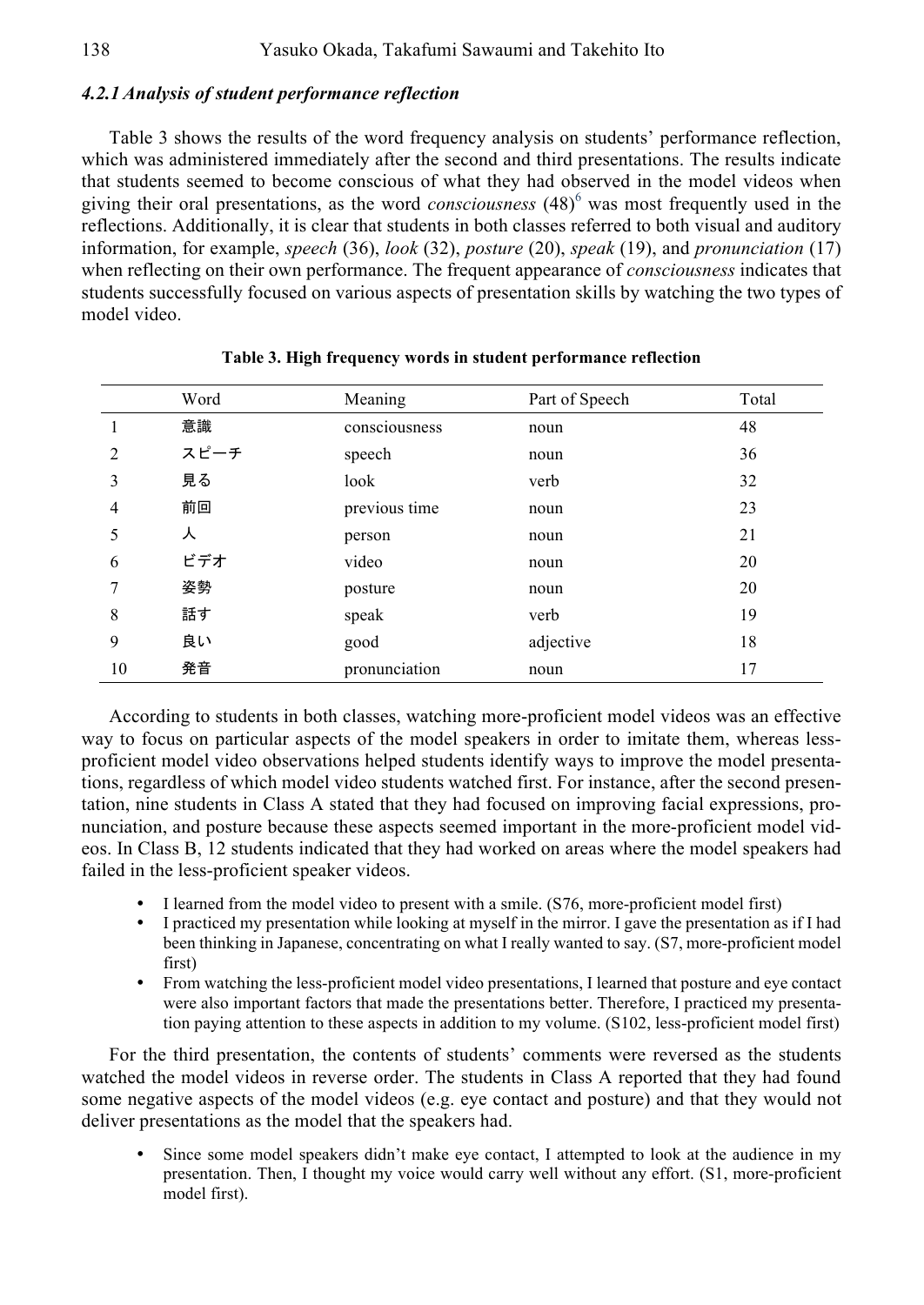On the other hand, the students in Class B who watched more-proficient models wrote that they practiced their presentations focusing on positive features (e.g. eye contact and pronunciation) in the more-proficient model videos, and that they could successfully change their postures despite having difficulties with pronunciation.

 Because we had watched model speakers who were good at pronouncing English and stressing words in the previous lesson, I wanted to improve my pronunciation in the presentation. In addition, I thought I should make use of making good eye contact as the model speakers did. However, I became nervous when I stood in front of students, and consequently I couldn't pronounce well and felt uneasy. Although I calmed down and had good posture in the third presentation, I became frustrated because I couldn't practice what I had originally planned. (S116, less-proficient model first).

The students' comments in both classes showed that observation of the more-proficient speaker video increased their motivation to rehearse their presentation by imitating the speakers' strengths. Meanwhile, the less-proficient model video observation enabled students to identify negative presentation patterns, so that they could avoid negative effects when giving their presentations.

|                | Word | Meaning      | Part of Speech | Total |
|----------------|------|--------------|----------------|-------|
|                | 見る   | look         | verb           | 23    |
| 2              |      | person       | noun           | 21    |
| 3              | 良い   | good         | adjective      | 17    |
| $\overline{4}$ | スピーチ | speech       | noun           | 16    |
| 5              | 自分   | self         | noun           | 16    |
| 6              | 参考   | reference    | noun           | 12    |
| 7              | ビデオ  | video        | noun           | 10    |
| 8              | 分かる  | understand   | verb           | 9     |
| 9              | 発表   | presentation | noun           | 8     |
| 10             | うまい  | good         | adjective      | O     |

**Table 4. High frequency words in model video observation reflection**

Note: In this table, different Japanese words indicating "good" appeared twice. The first word, ranked third, was used to explain people's behaviors or personalities that exceed the standard, whereas the second instance, appearing in the 10<sup>th</sup> place, is used to describe excellent technique or skills.

## *4.2.2 Analysis of video observation reflection*

Table 4 shows the results of the word frequency analysis on the video observation reflections, which the students completed after concluding all of the procedures. The results indicated that words relevant to model video observation, such as *speech* (16), *video* (10), and *presentation* (8) frequently appeared in the text. In addition, *good* (23) was also frequently mentioned in comments. Using the high frequency words in the table, it is suggested that *watching* a *video presentation* by a *person* who is *good* at delivering a *speech* would be a *good reference*. Observing video models may therefore have been a positive experience for the learners, who were able to learn from both model video types.

Some students in each class agreed that watching model speakers who were unknown to them was effective, as they could observe these videos objectively. In addition, both more-proficient and less-proficient video observation provided students with opportunities to identify ways of improving their own presentations. The following are examples from students' reflections on the model video observation:

 Since there was something I wanted to imitate in the more-proficient model videos, I focused on this when practicing my presentation. The first model video presentations were very effective…. For the second model videos, I could observe what I needed to improve and practice in my presentation. (S9, more-proficient model first)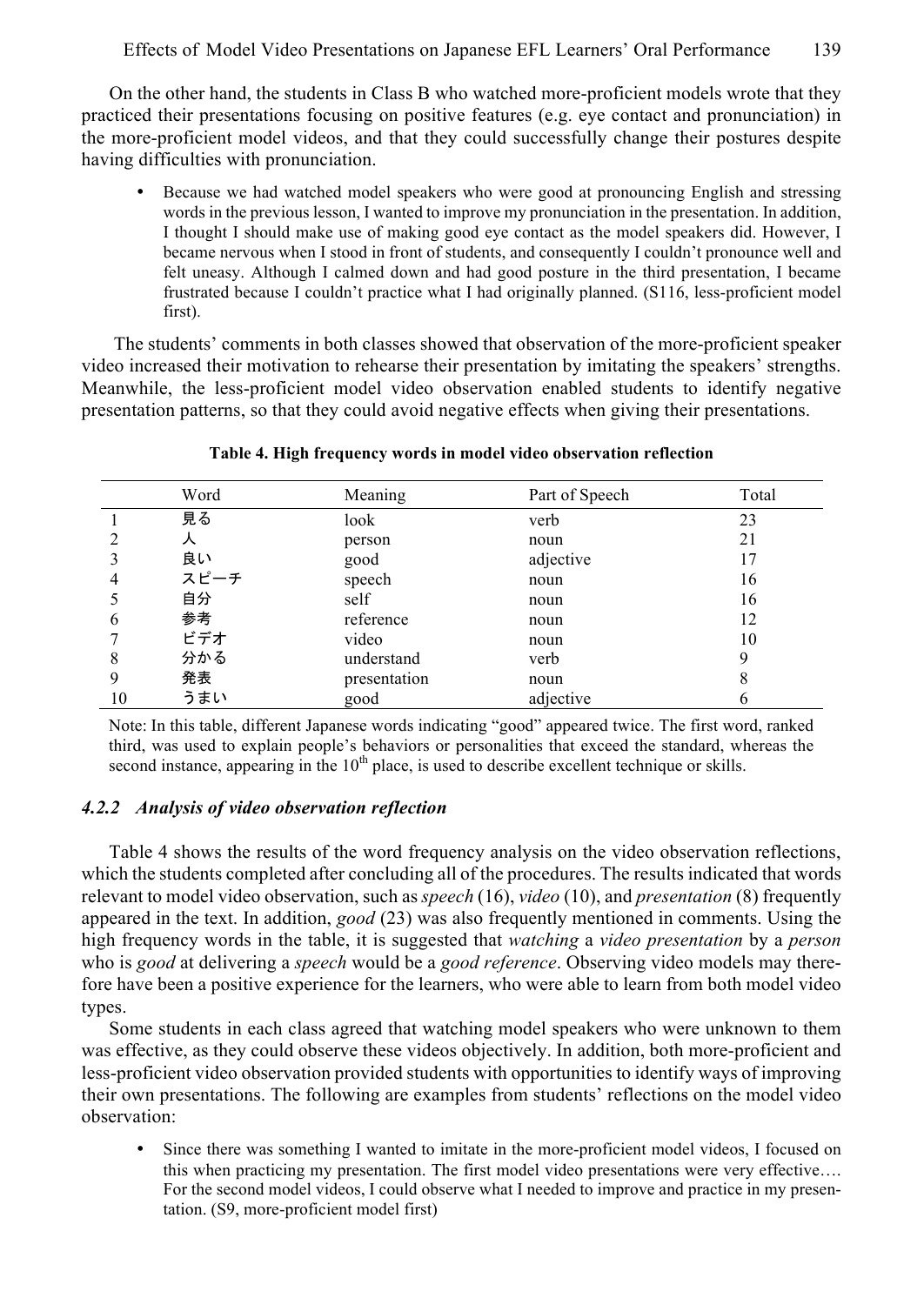It was very good because I was able to find ways to improve my skills through the (less-proficient) model videos. In addition, I found a difference in my own presentations before and after watching the model videos. (S103, less-proficient model first)

Comments on the video observation reflection showed that students were able to analyze the model behaviors and find their own methods of improving both their language skills and presentation techniques.

## **5 Discussion and implications**

This study focused on two different model video qualities that affected learners' language and presentation skills in line with observational learning theory (Bandura, 1971, 1977). After discussing the quantitative and qualitative results, the research questions will be revisited.

The results indicated that the self-evaluation scores of students' oral presentations did not change dramatically in either class, while the peer evaluation scores generally improved over the semester. This may be because young Japanese adults tend to evaluate themselves lower than other nationalities (Oshio, Okada, Mogaki, Namikawa, & Wakita, 2014; Prime Minister of Japan & His Cabinet, 2016). Further, Japanese people value social identity more than personal identity (Endo, 1997), which may suggest that participants in our study scored higher in peer evaluation and lower in selfevaluation. However, the improvement was significant only for Class B students, who observed the less-proficient model videos first and more-proficient videos next. This suggests that the sequence of video observation may affect the quality of students' oral performance, such that observing lessproficient model videos prior to more-proficient videos is more effective for improving students' oral performance. Both classes were taught oral communication skills throughout the course, for which reason it is reasonable to expect that their language and presentation skills would improve through regular lessons alone. Hence, it is noteworthy that, according to peer evaluation, Class A students' presentations did not improve greatly despite the regular lessons and video observation, whereas Class B students improved their oral presentations significantly after watching less-proficient model videos followed by more-proficient model videos.

The text mining results suggest that video observation raised students' awareness of audio and visual aspects of their performance. The findings indicated that both more-proficient and less-proficient model videos enabled learners to watch the models carefully and apply their observations to their own performance. Students' comments also support the importance of the video viewing sequence: those who watched less-proficient model videos first were more satisfied with their own performance than those who watched the videos the other way around.

The findings demonstrated that students imitated skills from more-proficient videos but were also able to use the less-proficient models to make meaningful adjustments. In other words, observing different types of model video can enhance learners' awareness of how to imitate the models' strengths and how to improve on any observed weaknesses. In this study, although the two types of model presentation were shown to each class at two different times, it is possible that showing both models at the same time or using native-speaking models helps learners imitate pronunciation and presentation skills in addition to improving their cognitive awareness at the early stage of oral presentation instruction.

The findings suggest that more-proficient model presentations can lead to positive effects on learners' performance. From the social comparison perspective (Festinger, 1954), people evaluate their own abilities by comparing themselves with others, which is what the learners did with the model videos. More specifically, when people compare themselves to others who perform better than them, a unidirectional push upward to gain an advantage over others occurs (Dumas, Hugust, Monteil, Rastoul, & Nezlek, 2005; Takata, 2011; Wheeler, 1966), resulting in upward comparison. In this study, as a result of learners' upward comparison to the more-proficient model videos, they may have achieved an attainable goal resulting in improvement of their language and presentation skills.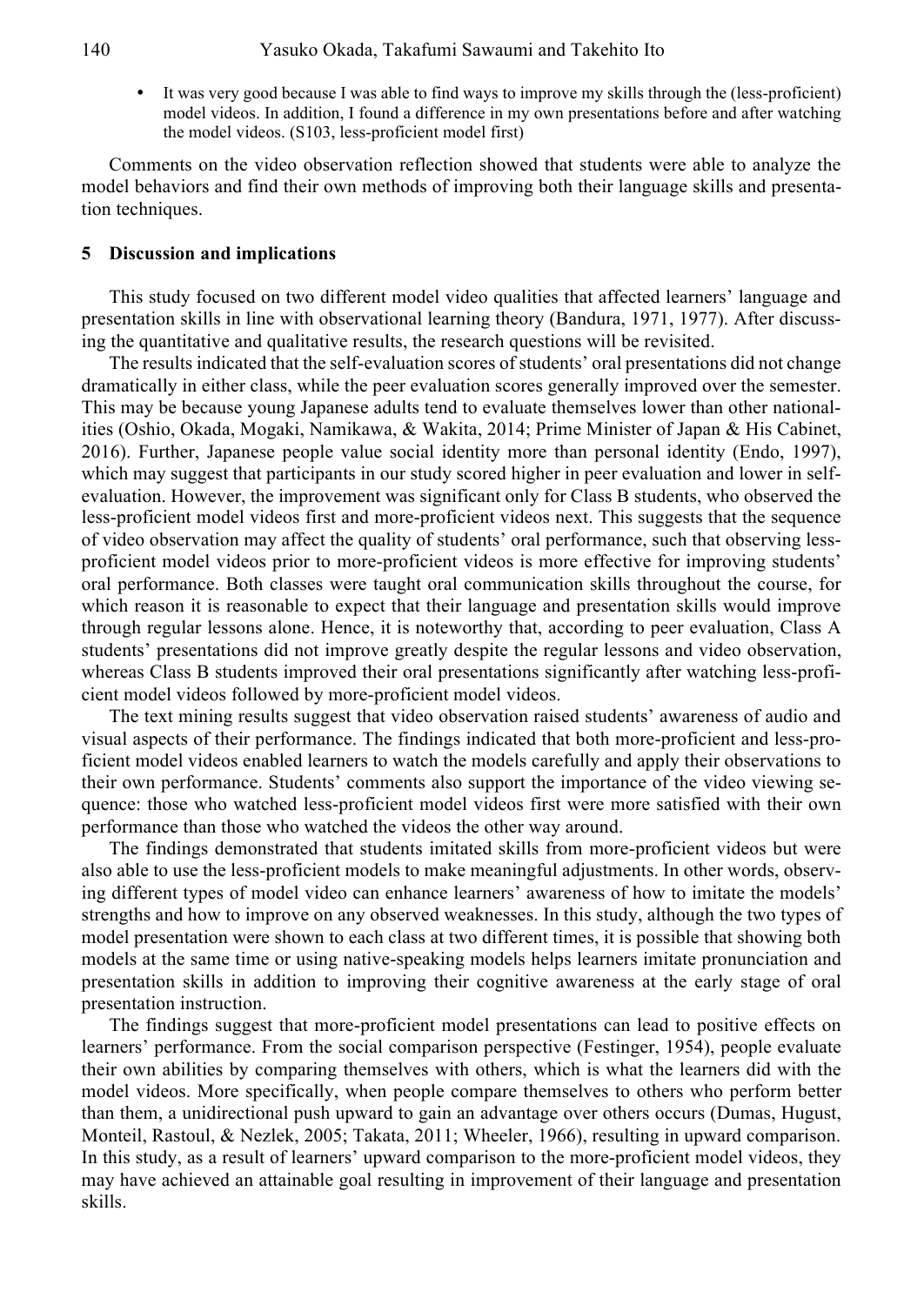Due to the quasi-experimental design, this study did not have a large sample size. As mentioned previously, quasi-experimental design involves several limitations. As the course in the study was a compulsory university course, not all students would always be willing to participate in the study. Moreover, all tasks had to be completed during class time, and therefore, it was not possible to collect data from students who missed the oral presentations. To generalize the results of the study, we need to conduct a replication study using the same methods but different subjects. Future studies may further benefit from viewing both more-proficient and less-proficient models simultaneously (rather than sequentially). Students could watch videos featuring native speaker models, which may affect their oral presentations in a different manner.

Further, this study did not compare the scores from students with those from the instructor because it was considered that these scores were unlikely to correspond. For example, Falchikov and Boud (1989) pointed out a lower correspondence between student self- and instructor evaluations, if the course was for beginning-level learners and compulsory. In our study, the course was compulsory, and students' TOEIC Bridge test scores were not very high. Moreover, Kobayashi (2010) argues that East Asian learners are characterized as having low self-esteem, because they understand their own weaknesses and underestimate their own performances; the study participants would thus likely have fixated on their errors and underestimated their subsequent performances. Further study may be able to focus on comparing scores between students and instructor.

Finally, it is necessary to consider other factors, such as self- and peer evaluation of video-recorded presentations, which potentially affect students' oral presentations, in addition to model video observation. Previous studies have shown that it is effective for students to self-evaluate their own performances while watching video-recordings, in order to improve their language abilities (e.g. Castañeda & Rodríguez-González, 2011; Okada, 2011). Because students in this study had an opportunity to watch their video-recorded presentations after each presentation, it is likely that selfevaluation using these videos impacted their subsequent presentations. Students had also watched other students' live presentations prior to peer-evaluation with the videos. Thus, viewing both live and video-recorded presentations probably affected the peer evaluation scores, as well as students' subsequent performances.

Despite these limitations, both the quantitative and qualitative data collected in this study revealed interesting differences in the use of the two model video types in developing students' language skills and presentation techniques. Not only in the EFL context but also in other foreign languages, the use of non-native speakers' performance videos as models could be applicable to increasing students' language proficiency, while developing their presentation skills in the target language.

#### **6 Conclusion**

The study findings have shown that both more-proficient and less-proficient model videos can help increase students' awareness of speakers' strengths and weaknesses as well as their ability to observe videos from different perspectives. The study presented empirical evidence of the significant effect of model video observation, suggesting that the pedagogic use of model videos can develop Japanese EFL students' metacognitive skills in the target language. In particular, we examined the effects of two model video types on Japanese EFL learners' oral performance development. Although this study uncovered the importance of observing and comparing video models, it is necessary to focus on developing learners' language skills through observation and comparison between their own performance and the model. Although the study was conducted in Japan, these research findings would also be beneficial for readers outside Japan. While supporting the development of their use of stress, rhythm, and intonation, with which Japanese students have difficulties (Ohata, 2004), future research needs to examine how learners' language proficiency can be enhanced for work in a global society where English presentation and negotiation skills are required.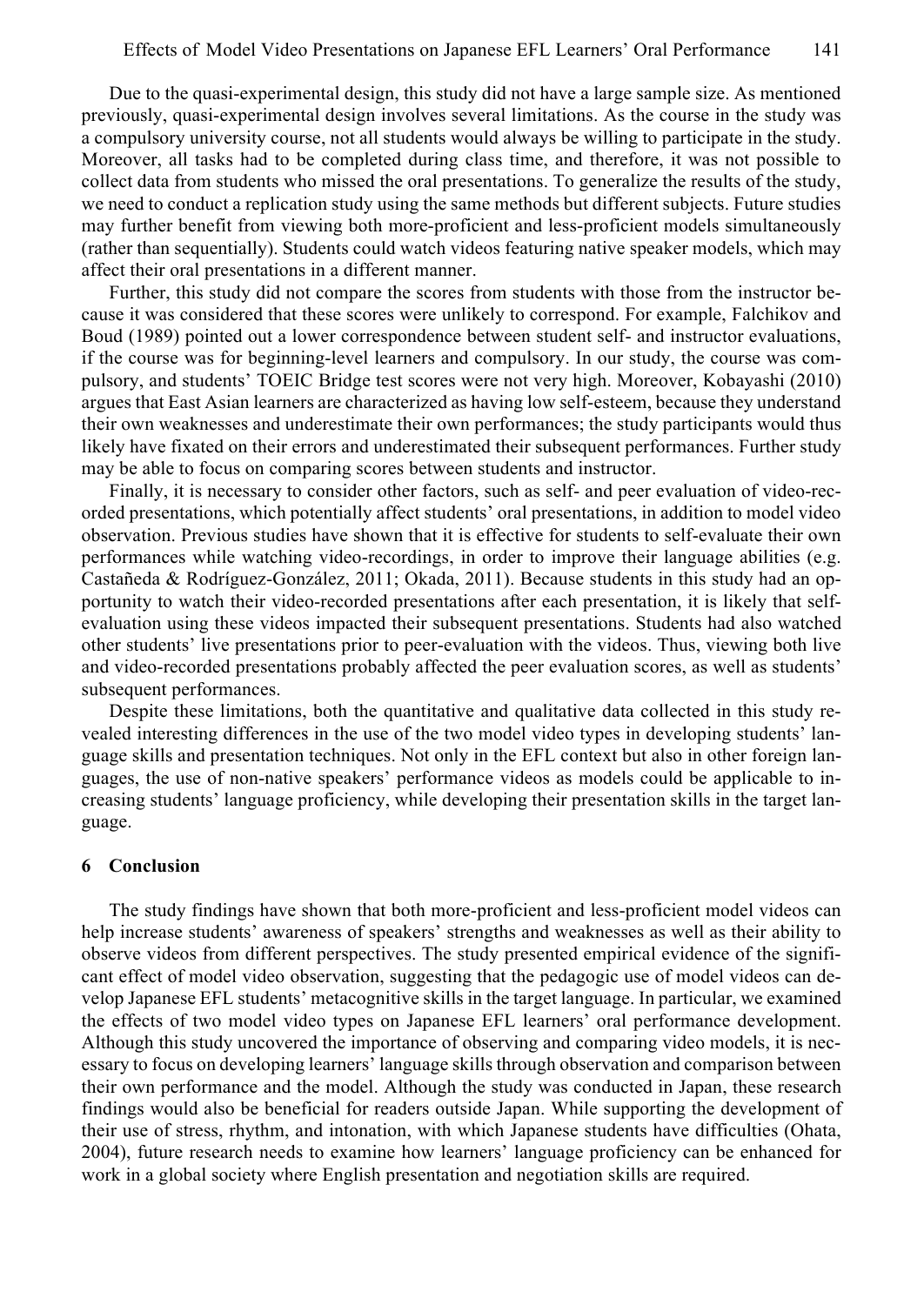## **Notes**

<sup>1</sup> The topics were "My favorite food," "My memories of high school club activity," and "My ideal trip." Regarding the second presentation topic, some students asked the instructor to change the topic because they were not involved with club activities. Therefore, they were allowed to write about memories of their family instead of high school.

<sup>2</sup> Analysis of written comments on Item 12 was not included in the paper because it focuses on performance and video observation reflections.

 $3$  The results showed that the means were 2.91, 2.96, and 2.91 in chronological order, located around the mid-<br>point (3). On the whole, the three topics were considered equally difficult for students.

 $3$ <sup>4</sup> Non-parametric tests, such as a Friedman test, were also conducted and the results were compared with those of the ANOVA as indicated in Appendix 2. Because this study necessarily used a multiple comparison analysis test to compare the three presentations, it was not possible to use Wilcoxon Ranking. In psychology, the Likert scale is considered an interval scale, and it is common for such scales to be analyzed using parametric tests, such as ANOVA. In addition, the statistical power of parametric tests such as ANOVA is higher than that of non-parametric tests. The robustness of ANOVA can be justified even though its distribution may not be normal.

 $<sup>5</sup>$  Although the Cronbach's alpha coefficients of body language for the three presentations were relatively low,</sup> mean scores across Items 5 to 8 were used in the subsequent analyses in the interest of consistency.

 $^6$  In this case, 48 indicates the total appearance in both classes, and so forth. <sup>7</sup> S stands for student.

## **Acknowledgement**

This work was supported by the JSPS Grant-in-Aid for Scientific Research (C) 15K02730 and Research Institute for Language Education at Seisen University, Japan. We would like to thank Editage (www.editage.jp) for English language editing. This is a revised and expanded version of a paper presented at the Globalization and Localization in Computer-Assisted Language Learning Conference at Pai Chai University, Daejeon, Korea, 12–14 November 2015.

## **References**

- Adams, K. (2004). Modelling success: Enhancing international postgraduate research students' self-efficacy for research seminar presentations. *Higher Education Research and Development*, *23*(2), 115–130. doi:10.1080/0729436042000206618
- Bandura, A. (1971). Analysis of modeling processes. In A. Bandura (Ed.), *Psychological modeling: Conflicting theories* (pp. 1–62). Chicago, IL: Aldine-Atherton Press.
- Bandura, A. (1977). *Social learning theory.* Englewood Cliffs, NJ: Prentice-Hall.
- Castañeda, M., & Rodríguez-González, E. (2011). L2 speaking self-ability perceptions through multiple video speech drafts. *Hispania, 94*(3), 483–501. Retrieved from http://www.jstor.org/stable/23032122
- De Grez, L., Valcke, M., & Roozen, I. (2009). The impact of an innovative instructional intervention on the acquisition of oral presentation skills in higher education. *Computers & Education, 53*, 112–120. doi:10.1007/BF03174762
- De Grez, L., Valcke, M., & Roozen, I. (2014). The differential impact of observational learning and practicebased learning on the development of oral presentation skills in higher education. *Higher Education Research and Development, 33*, 256–271. doi:10.1080/07294360.2013.832155
- Dumas, F., Hugust, P., Monteil, J. M., Rastoul, C., & Nezlek, J. B. (2005). Social comparison in the classroom: Is there a tendency to compare upward in elementary school? *Current Research in Social Psychology, 10*, 166–187.
- Endo, Y. (1997). Relationship-enhancement and relative self-effacement, *The Japanese Journal of Psychology, 68*(5), 387-395.
- Falchikov, N., & Boud, D. (1989). Student self-assessment in higher education: A meta-analysis, *Review of Educational Research, 59*(4), 395–430.
- Festinger, L. (1954). A theory of social comparison processes. *Human Relations, 7*(2), 117–140. doi: 10.1177/001872675400700202
- Hincks, R. (2010). Speaking rate and information content in English lingua franca oral presentations. *English for Specific Purposes, 29*(1), 4–18.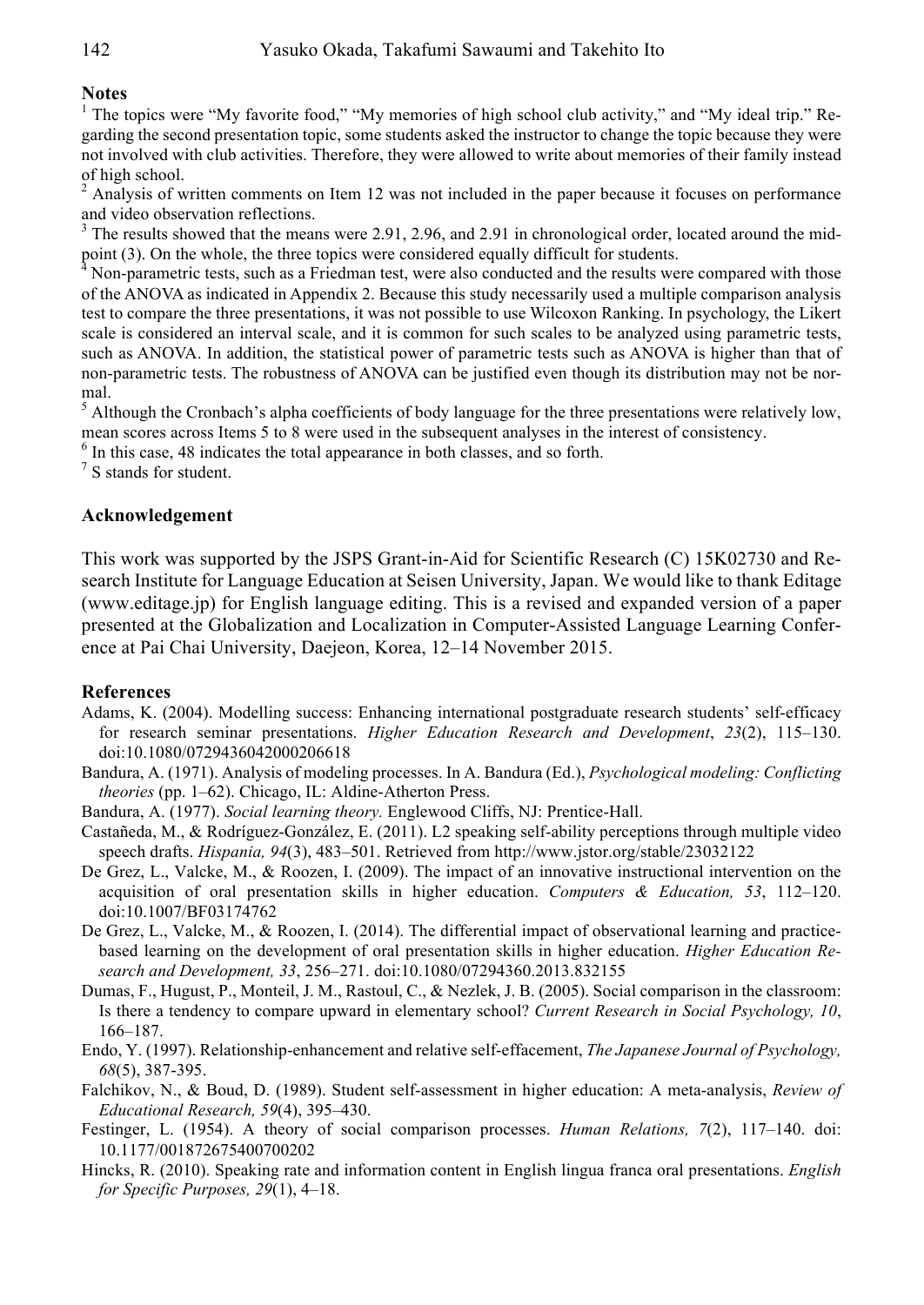- Ikeda, K., & Erikawa, H. (2016). Global jinzai ikusei wo mezasu eigo kyoiku seisaku no hensen to mondaiten [A critical study of the English language education policies for promotion of global human resource development]. *Bulletin of the Faculty of Education, Wakayama University Humanities, 66*, 37–43. Retrieved from http://repository.center.wakayama-u.ac.jp/metadata/2739
- Kibler, A., Salerno, A., & Palacios, N. (2014). "But before I go to my next step": A longitudinal study of adolescent English language learners' transitions in oral presentations*. TESOL Quarterly, 48*(2), 222–251.
- Kobayashi, Y. (2010). Communication kyoiku to eigo communication kyoiku [Communication Education and English Communication Education]. *Artes Liberales, 86*, 95–105. Retrieved from http://hdl.handle.net/10140/3778
- Koike, I., Takada, T., Matsui, J., Terauchi, H., & The Institute for International Business Communication (IIBC) (2010). *Kigyo ga motomeru eigoryoku* [English Skills: What do companies really need?]. Tokyo, Japan: Asahi Press.
- Ministry of Education, Culture, Sports, Science and Technology (MEXT) (2014). *Report on the future improvement and enhancement of English education (outline): Five recommendations on the English Education Reform Plan responding to the rapid globalization.* Retrieved from http://www.mext.go.jp/en/news/topics/detail/1372625.htm
- Ohata, K. (2004). Phonological differences between Japanese and English: Several potentially problematic areas of pronunciation for Japanese ESL/EFL learners. *The Asian EFL Journal, 6*(4), 1-19. Retrieved from http://asian-efl-journal.com/journal-2004/
- Okada, Y., & Sawaumi, T. (2015). Factors affecting student evaluation of video-recorded performance. *Nihon University College of Economics Research Bulletin Liberal Arts*, *77*, 267–279.
- Okada, Y., & Ito, T. (2014). Jiko hyoka peer hyoka kara mita gakushu-sha no video eizo katsuyo no koka [The effects of using video recording in self- and peer assessment]. *Nihon University College of Economics Research Bulletin Liberal Arts*, *76*, 47–55.
- Okada, Y. (2011). Reflecting on students' videotaped presentations. *Journal of Teaching English, 20*, 41–54.
- Okada, Y. (2012). Using video feedback comparison with EFL students. *Studies in Language Education Seisen University*, *4*, 17–33.
- Okada, Y., Sawaumi, T., & Ito, T. (2014). Different effects of sample performance observation between high and low proficiency English learners. In Aishah M. K., W. M. Chan, S. W. Chi, K. N. Chin, S. Klayklueng, S. Kumar Bhatt, M. Nagami, J. W. Sew, T. Suthiwan, & I. Walker, (Comps.), *Knowledge, Skills and Competencies in Foreign Language Education. Proceedings of the 6th CLS International Conference* (pp. 394– 413). Singapore: National University of Singapore, Centre for Language Studies. Retrieved from http://www.fas.nus.edu.sg/cls/CLaSIC/clasic2014/Proceedings/
- Oshio, A., Okada, R., Mogaki, M., Namikawa, T., & Wakita, T. (2014). Age and survey-year effects on selfesteem in Japan: A cross-temporal meta-analysis of scores on Rosenberg's self-esteem scale. *Japanese Journal of Educational Psychology, 62*(4), 273–282.
- Prime Minister of Japan and his cabinet. (2016). *Nihon no kodomotachi no jiko koteikan ga hikui genjo ni tsuite* [The present situation of young people's low self-esteem in Japan]. Retrieved from http://www.kantei.go.jp/jp/singi/kyouikusaisei/chousakai/dai1/siryou4.pdf
- Shrosbree, M. (2008). Digital video in the language classroom. *The JALT CALL Journal, 4*(1), 75–84. Retrieved from http://journal.jaltcall.org/articles/4\_1\_Shrosbree.pdf
- Takata, T. (2011). *Tasha to kuraberu jibun: Shakaiteki hikaku no shinri gaku* [Self who compares others: Psychology in social comparison]. Tokyo: Saiensusha Co., Ltd.
- Wheeler, L. (1966). Motivation as a determinant of upward comparison. *Journal of Experimental Social Psychology, 1, Suppl. 1,* 27–31.
- Yamashiro, D. A., & Johnson, J. (1997). Public speaking in EFL: Elements for course design. *The Language Teacher, 21*(4), 13–17. Retrieved from http://jalt-publications.org/tlt/ articles/2124-public-speaking-efl-elements-course-design